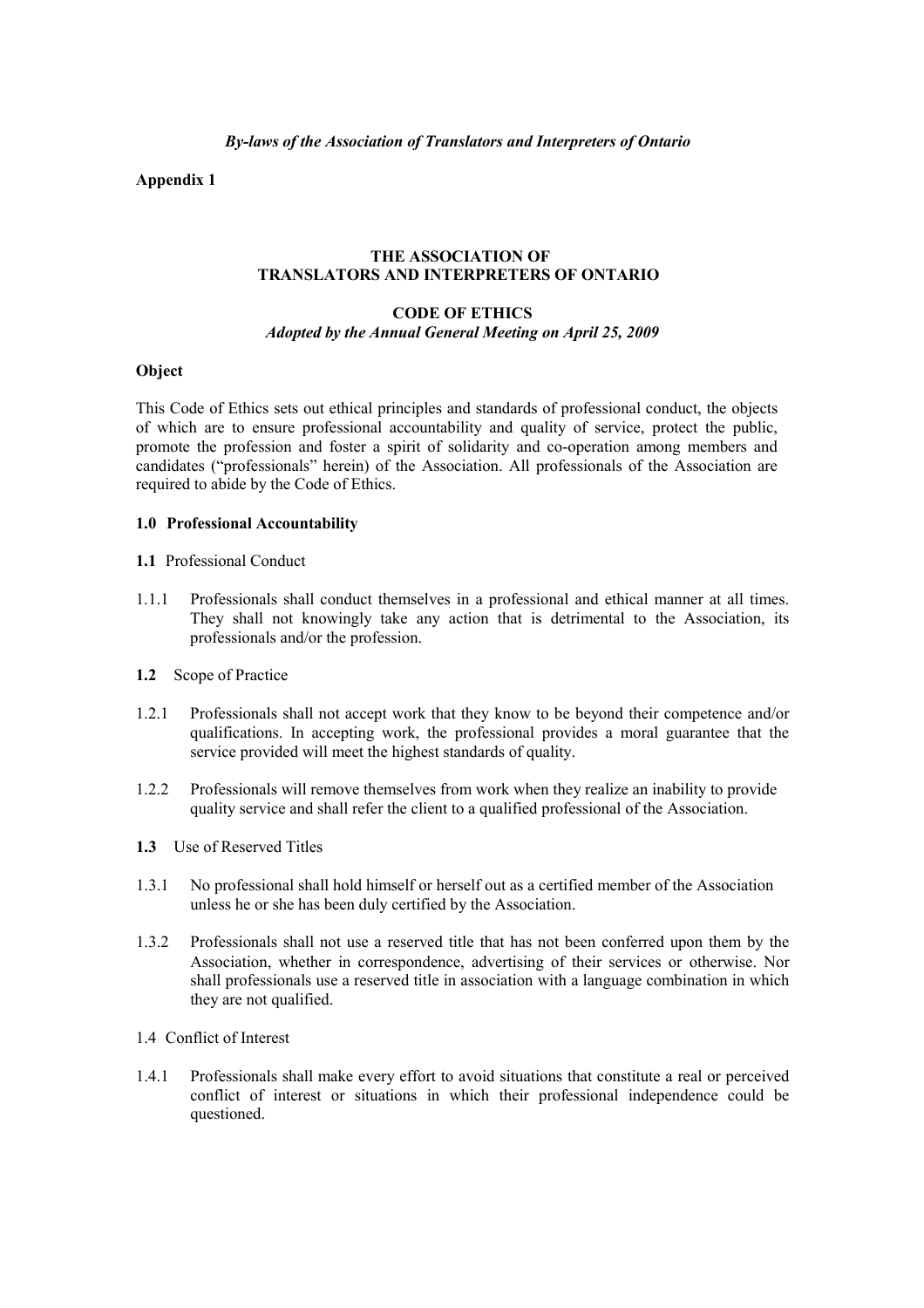1.4.2 Professionals will ensure that there is full disclosure to clients should their personal interests constitute a real or perceived conflict of interest.

## **2.0 Quality of Service**

- **2.1** Professional Competence
- 2.1.1 Professionals must provide the highest quality of service in all aspects of their professional practice.
- **2.2** Faithfulness and Accuracy
- 2.2.1 Professionals shall faithfully and accurately reproduce in the target language the closest natural equivalent of the source language message without embellishment, omission or explanation.
- 2.3 Responsibility
- 2.3.1 Professionals will accept full responsibility for the quality of their own work.
- 2.3.2 Professionals who use the services of other language practitioners shall call on professionals with equivalent qualifications in the required category.
- 2.4 Non-Discrimination
- 2.4.1 Professionals shall approach professional services with respect and cultural sensitivity towards their clients.
- 2.4.2 Professionals shall not discriminate in the services which they provide on the basis of race, ancestry, place of origin, colour, ethnic origin, citizenship, creed, sex, sexual orientation, age, marital status, family status or disability.

## **3.0 Protection of the Public**

- **3.1** Integrity
- 3.1.1 Professionals shall practise their profession with honesty and integrity, respecting the rights and interests of their clients and/or employers.
- 3.1.2 Professionals shall respect the difference between professional and social interactions. They will establish and maintain appropriate boundaries between themselves and their clients.

#### 3.2 Advertising

3.2.1 Professionals shall act with integrity in advertising their services and qualifications. They shall refrain from making inaccurate statements regarding their competence, education, experience or certification.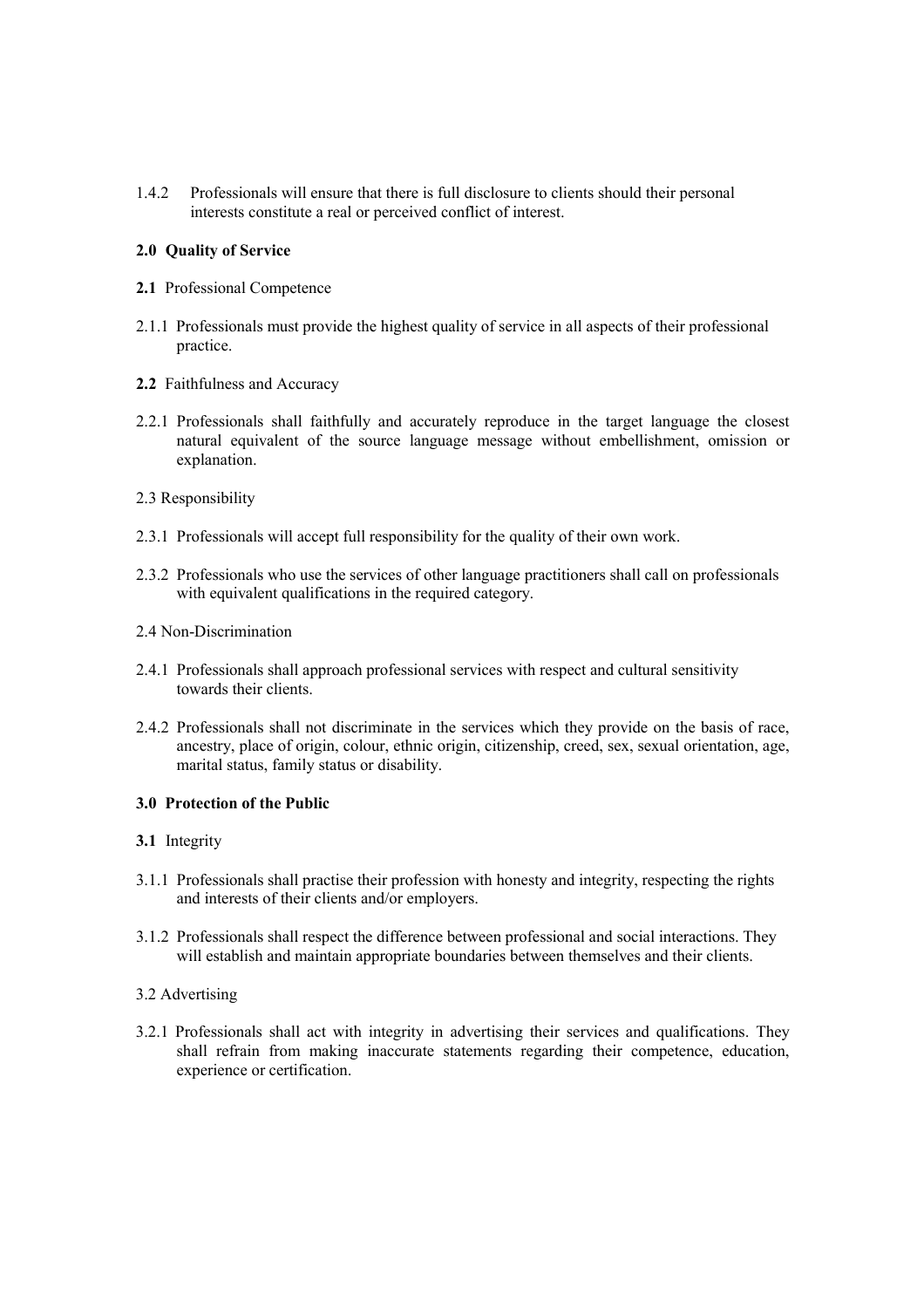#### 3.3 Confidentiality

- 3.3.1 Professionals will respect the privacy of their clients and/or employers and hold in confidence all information obtained in the course of professional service.
- 3.3.2 Professionals shall observe and respect copyrights and any other intellectual property rights.
- 3.4 Fees for Services
- 3.4.1 Professionals shall set fair and reasonable fees for their services. They shall inform the client in advance of the approximate foreseeable cost of their services, including copyright fees applicable to broadcasting or publication of their work, unless they have reason to believe that the client has already been informed of these fees.
- 3.4.2 Professionals will bill clients only for services provided unless otherwise stipulated between the parties.

## **4.0 Promoting the Profession**

- **4.1** Image
- 4.1.1 Professionals shall promote a positive image of their profession and endeavour to make it more widely known, through their actions and the quality of the services they provide.
- 4.1.2 Professionals shall refrain from any activity that could tarnish the image of their profession or the Association.
- 4.2 Professional Relationships
- 4.2.1 Professionals will act toward colleagues in a spirit of cooperation, treating them with respect, courtesy, fairness and good faith.
- 4.2.2 Professionals shall foster the development of their profession by sharing their knowledge with colleagues in a spirit of mutual assistance.
- 4.2.3 Professionals shall endeavour to assist students and beginners in their profession by providing them with the benefit of their knowledge and experience.
- 4.2.4 Professionals shall not abuse the good faith of colleagues or be guilty of a breach of trust or the use of unfair tactics.